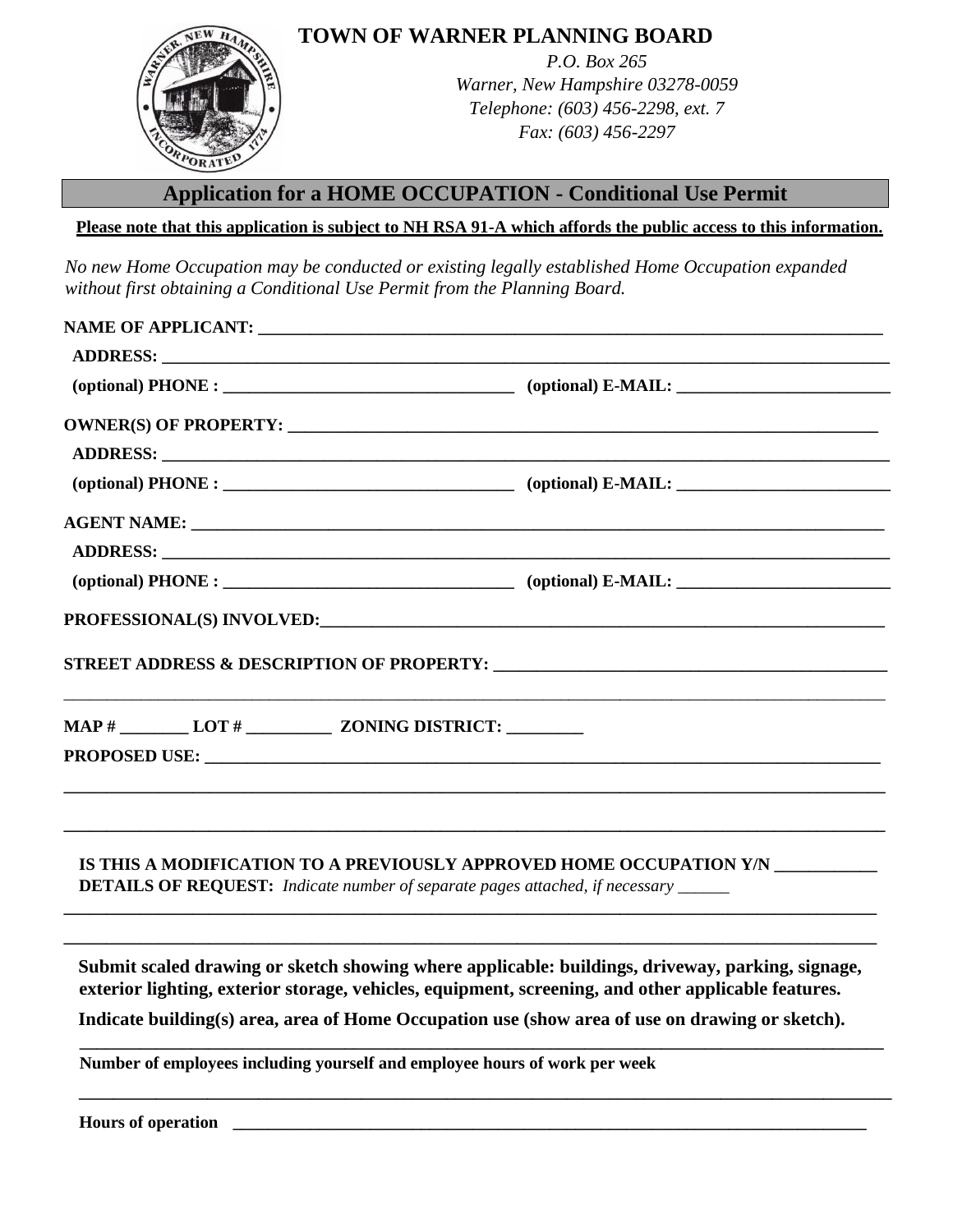## **Complete the following checklist and submit with application**

Review Zoning Ordinance Article IV General Provisions, section P. Home Occupation prior to completing

Review item P.4 for some home situations not considered a Home Occupation.

- **P2.** All Home Occupation types must meet the following
	- **Check items which comply with this use** (where applicable, indicate items which apply to P.3):
	- \_\_\_\_\_\_a. The use does not change either the character of the dwelling as a residence or the character of the neighborhood in which the Home Occupation is established;
- \_\_\_\_\_\_b. The use shall be carried out entirely within the dwelling or an accessory building located on the same premises as the dwelling.
- \_\_\_\_\_\_c. The use is capable of being unobtrusively pursued;
- d. The use is clearly incidental and subordinate to the dwelling use;
- \_\_\_\_\_\_e. The use is conducted by the legal resident of the dwelling;
- \_\_\_\_\_\_f. The use utilizes an area (either in the dwelling or in an accessory building) of not more than twentyfive (25%) of the total floor area of the dwelling (including any functional basement).
- \_\_\_\_\_\_g. There shall be no display of goods or wares visible from the street.
- \_\_\_\_\_\_h. No outside storage of equipment shall be allowed in connection with the Home Occupation.
- \_\_\_\_\_\_i. The dwelling or accessory building in which the Home Occupation is conducted shall not be rendered objectionable to the neighborhood because of exterior appearance, emission of odors, gas, smoke, dust, noise, electrical disturbance, hours of operation or in any other way.
	- \_\_\_\_\_\_j. There are no on-premise contractors related to the occupation use
- \_\_\_\_\_\_k. In a multi-family dwelling, the Home Occupation uses shall in no way become objectionable or detrimental to any residential use within the multi-family dwelling. The use shall not include features of design not customary in buildings for residential use.
- \_\_\_\_\_\_l. The use creates no nuisance nor any environmental, health or safety concerns;
- \_\_\_\_\_\_m.The use shall not create a traffic safety hazard, nor shall it result in a substantial increase in the level of traffic congestion in the vicinity of the dwelling.
- \_\_\_\_\_\_n. The use shall not involve the use, production, or storage of any hazardous (as defined by the State of New Hampshire) materials.
- \_\_\_\_\_\_o. All Building Code requirements shall be met;
- \_\_\_\_\_\_p. The Septic system shall meet NH State and Town of Warner requirements.
- \_\_\_\_\_\_q. The Conditional Use Permit for a Home Occupation shall be nontransferable, and shall automatically expire when the applicant(s) is no longer the legal resident of the dwelling.
- \_\_\_\_\_\_r. A nonconforming Home Occupation use must have been legally established prior to any zoning ordinance that restricts such use.
- \_\_\_\_\_\_s. Childcare may be permitted as a Home Occupation but shall also comply with other requirements of this Ordinance.
- \_\_\_\_\_\_t. The sales, rental, maintenance or repair of automobiles, motor vehicles or small engines shall not be permitted as a Home Occupation.
- \_\_\_\_\_\_u. Restaurants or onsite purchase of meals are not permitted as a Home Occupation.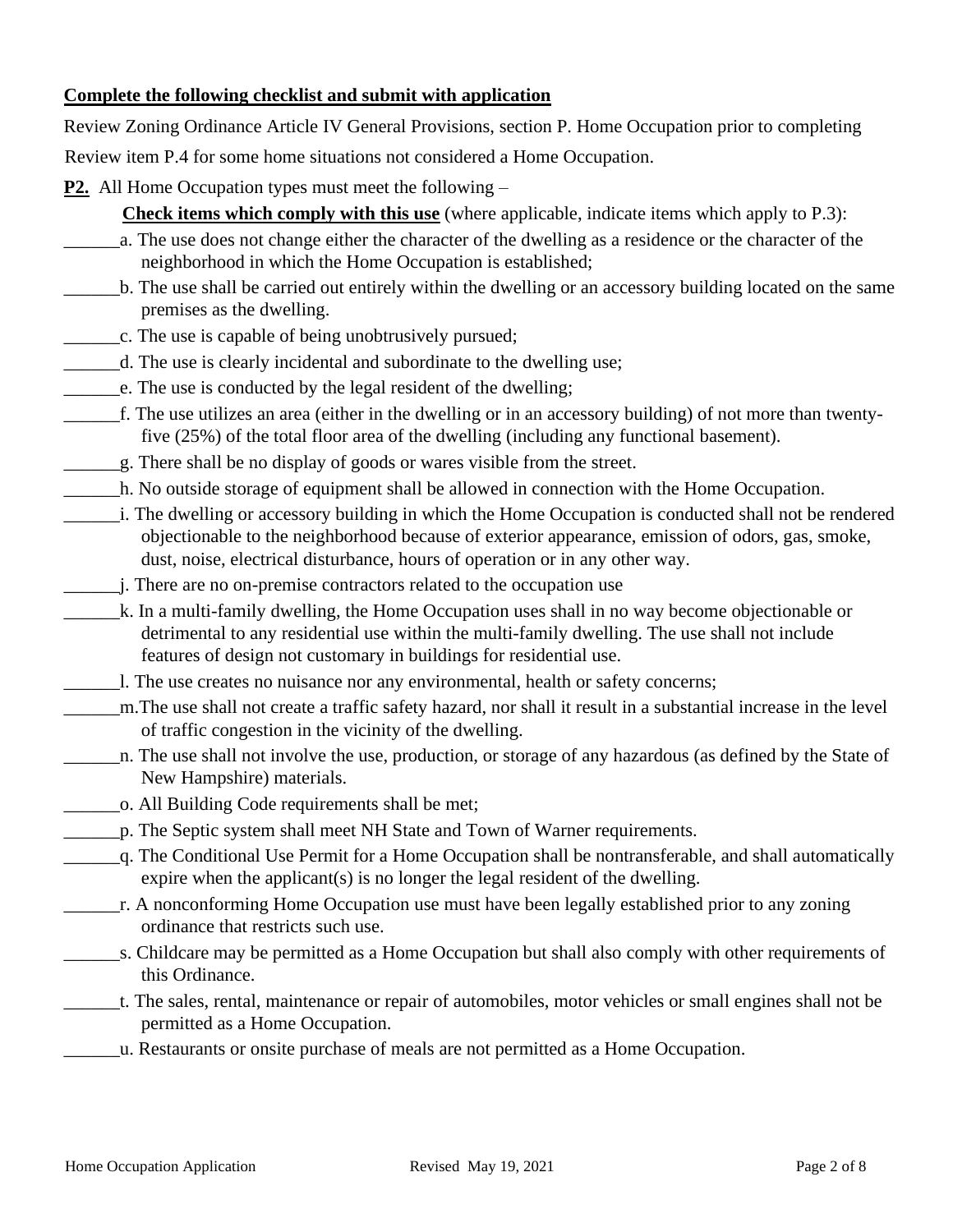**P3. Home Occupation Pla n Review with a public hearing is required** for all Home Occupation types where any of the following occur. All other requirements of item #P.2 not addressed as follows shall also be met.

### **Check which items apply to this use:**

- \_\_\_\_\_\_a. The use entails contact with the general public or clients at the premises. Provide off-street parking for customer/clients and non-resident employees.
- \_\_\_\_\_\_b. The use has on-premise employees, however it shall not employ more than the equivalent of one full time (40 Hours) person not dwelling on the premises.
- \_\_\_\_\_\_c. There is Home Occupation signage (not to exceed 2 foot by 2 foot in size) complying with this Ordinance.
- \_\_\_\_\_\_d. There are commercial vehicles in connection with the Home Occupation stored on the premises. In connection with Site Plan Review, the Planning Board may require that any parking area associated with or needed for the Home Occupation be effectively screened from abutting and facing residential properties by appropriate fencing or landscaping.
- \_\_\_\_\_\_e. For the Home Occupation Plan Review provide as applicable a scaled sketch layout of the site, building elevations or pictures, floor plan, sign locations, vehicle information, use description, exterior changes, abutters list, and any other pertinent information. Pay for abutter's notifications, advertising, and scheduled fees prior to the public hearing.
- **P4. A Home Occupation Application is not required** for a home office, hand craft creation, or telecommuting type uses provided all the following are met:
	- \_\_\_\_\_\_a. All the requirements of item #P.2 are met
	- \_\_\_\_\_\_b. The use is a home office, hand craft creation, or telecommuting
	- \_\_\_\_\_\_c. There are no on-premise public, clients, or employees not dwelling in the home
	- \_\_\_\_\_\_d. The use is conducted by the resident of the dwelling
	- \_\_\_\_\_\_e. There is no signage related to its use
	- \_\_\_\_\_\_f. There are no regular deliveries/pick-ups
	- \_\_\_\_\_\_g. There are no business or commercial vehicles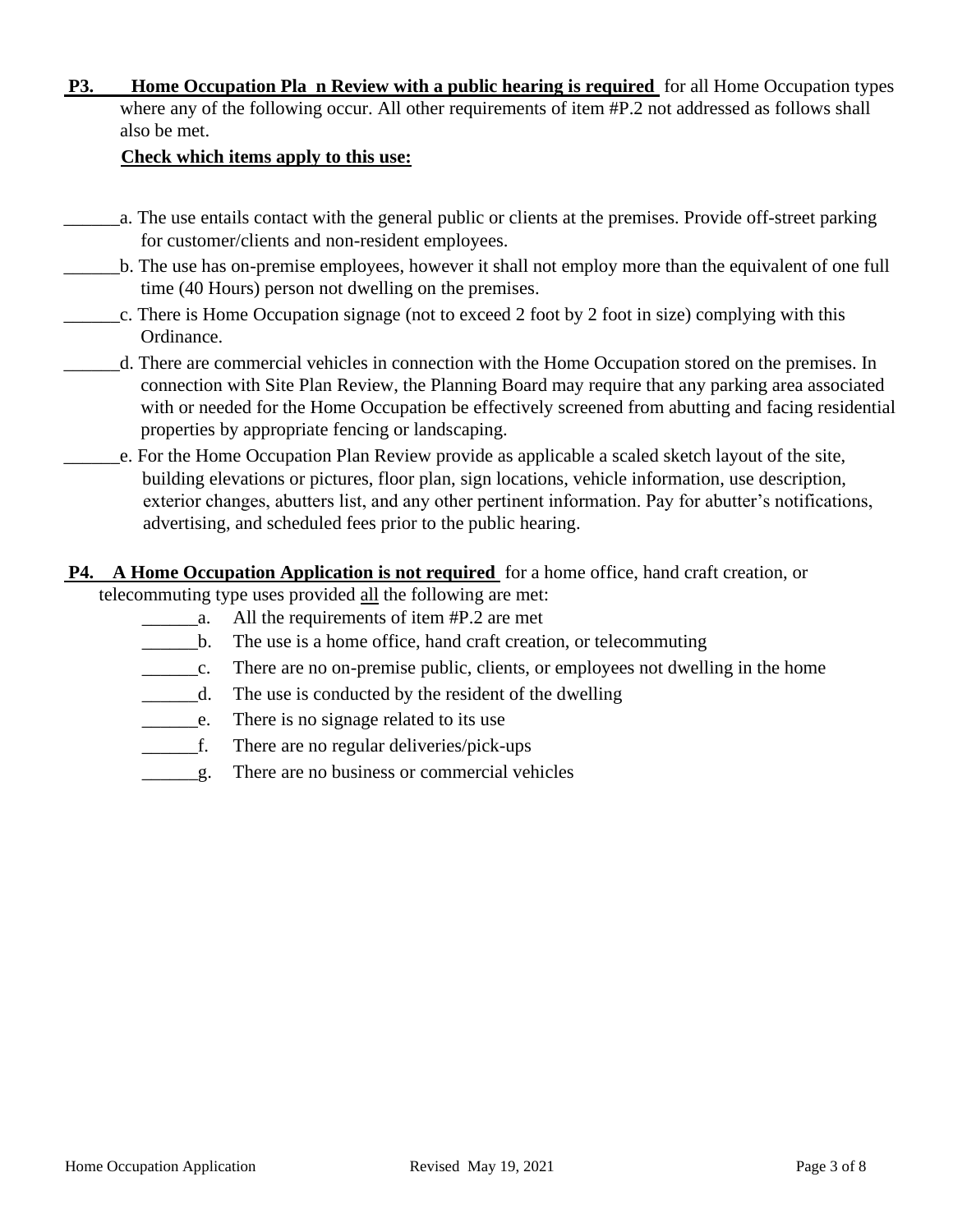### **Authorization/Certification from Property Owner(s)**

By submitting this application I (We) hereby authorize and understand that agents of the Town may visit the site without further notice. I (We) further understand the Planning Board may at some point during the review process schedule a Site Visit, which will be duly posted.

I (We) understand that the Planning Board will review the plan. A Public Hearing shall not be held until the Planning Board determines if the application is complete.

To the best of my knowledge, the information provided herein is accurate and is in accordance with the Town of Warner Zoning Ordinance, other land use regulations of the Town, and other applicable state and federal regulations which may apply.

All sections of this application must be completed, including Owners Authorization/Certification, Abutters List, and Checklist.

| (optional): I (We) hereby designate                                          | to serve as my agent |
|------------------------------------------------------------------------------|----------------------|
| and to appear and present said application before the Warner Planning Board. |                      |

| Signature of Property Owner(s):                                            |                                                         |  |
|----------------------------------------------------------------------------|---------------------------------------------------------|--|
| Print Names                                                                |                                                         |  |
|                                                                            |                                                         |  |
|                                                                            |                                                         |  |
|                                                                            | (signatures of all owner's listed on deed are required) |  |
| Signature of Applicant(s) (if different from Owner):                       |                                                         |  |
|                                                                            |                                                         |  |
|                                                                            |                                                         |  |
|                                                                            |                                                         |  |
|                                                                            |                                                         |  |
| <b>For Planning Board Use Only</b>                                         |                                                         |  |
|                                                                            |                                                         |  |
|                                                                            |                                                         |  |
| Fees Submitted: Amount: Cash: Cash: Check #: Check #: Other: Check #: 2011 |                                                         |  |
| Abutter's List Received: Yes _________ No _________                        |                                                         |  |
|                                                                            |                                                         |  |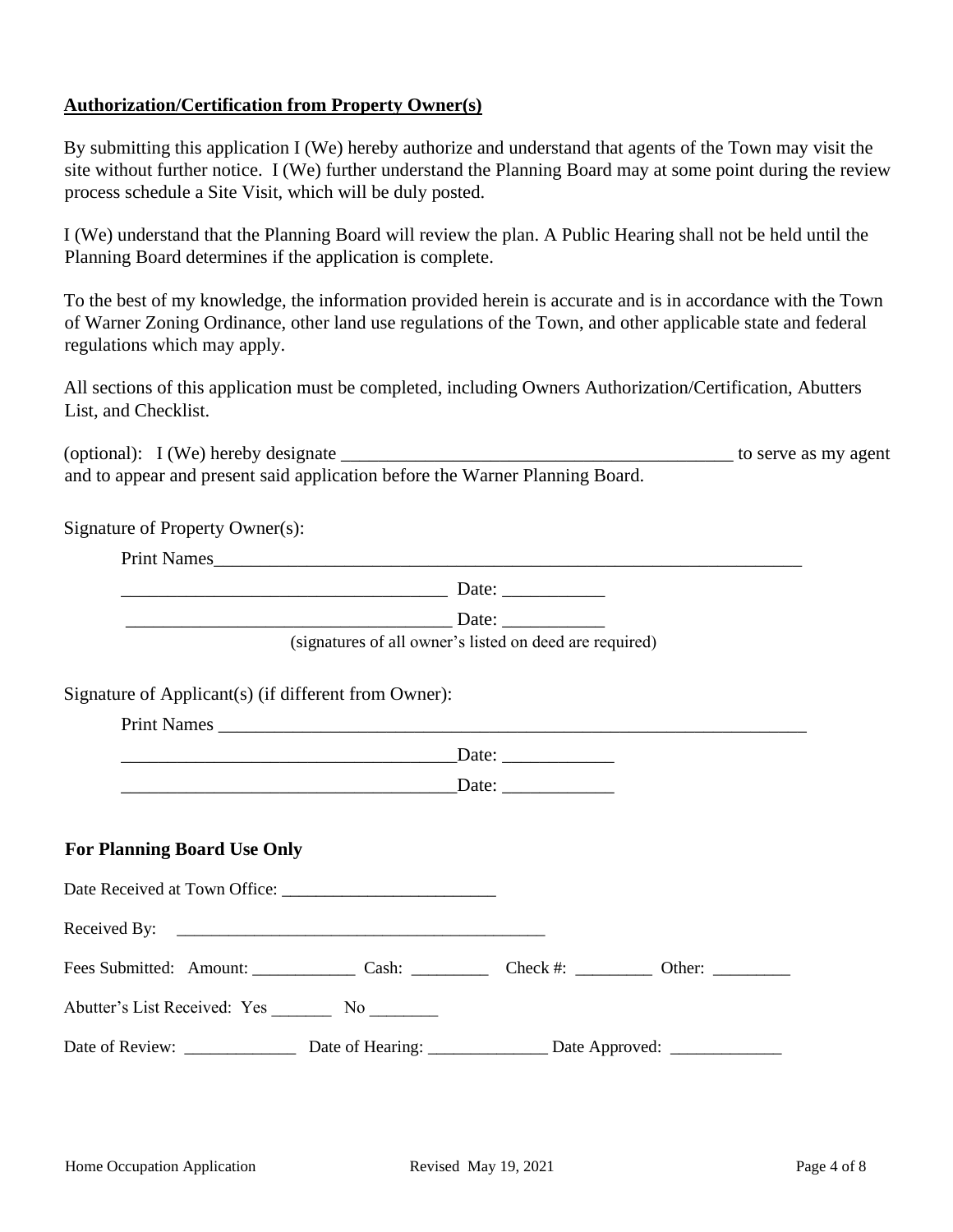

## **TOWN OF WARNER**

**Land Use Office** P.O. Box 265 Warner, New Hampshire 03278-0059 Telephone: (603) 456-2298, ext. 7 Fax: (603) 456-2297 **E-Mail: landuse@warner.nh.us**

# *Planning Board - Application Fees*

|                            | Project Location:                                                                                                                                                                                                                                                                                                                                                                                                                                         |                                                                                                      |  |
|----------------------------|-----------------------------------------------------------------------------------------------------------------------------------------------------------------------------------------------------------------------------------------------------------------------------------------------------------------------------------------------------------------------------------------------------------------------------------------------------------|------------------------------------------------------------------------------------------------------|--|
| Received By _              | <b>Example 19 Date Fee Received</b> Property 2014 19:30 Pate Fee Received                                                                                                                                                                                                                                                                                                                                                                                 |                                                                                                      |  |
|                            |                                                                                                                                                                                                                                                                                                                                                                                                                                                           |                                                                                                      |  |
| <b>Type of Application</b> | Fee Schedule                                                                                                                                                                                                                                                                                                                                                                                                                                              | Fee Calculation                                                                                      |  |
|                            | Conceptual Consultation (submit application with no plans to copy)                                                                                                                                                                                                                                                                                                                                                                                        | \$ No Fee                                                                                            |  |
| Subdivision                | \$250 Base Fee (Final Application or Design Dev.)<br># of lots _________ x $$50 =$<br>\$50 per lot<br>\$15 per notification<br># notices $\_\_\_\_$ x \$15 =<br>\$25 minimum compliance inspect, additional per Board<br>Legal Notice in Publication - due prior to Hearing<br>Escrow for 3 <sup>rd</sup> party review or inspection - per Board<br>MCRD** recording fee - separate check charged below<br>LCHIP*** - separate \$25 check - charged below | \$<br>\$<br>$\frac{1}{2}$<br>\$<br>\$ invoiced<br>\$ TBD by Board<br>\$ separate**<br>\$ separate*** |  |
|                            | Subtotal                                                                                                                                                                                                                                                                                                                                                                                                                                                  | (Check made out to<br>"Town of Warner")                                                              |  |
|                            |                                                                                                                                                                                                                                                                                                                                                                                                                                                           |                                                                                                      |  |
| Site Plan Review           | \$400 Base Fee (Final Application or Design<br>Development)<br>\$15 per notification<br># notices $x $15 =$<br>\$25 minimum compliance inspect, additional per Board<br>Legal Notice in Publication - due prior to Hearing<br>Escrow for 3 <sup>rd</sup> party review or inspection - per Board<br>MCRD** recording decision - check per rate below                                                                                                       | \$<br>\$<br>$\frac{2}{2}$<br>\$ invoiced<br>\$ TBD by Board<br>\$ separate**                         |  |
|                            | Subtotal                                                                                                                                                                                                                                                                                                                                                                                                                                                  | \$<br>(Check made out to<br>"Town of Warner")                                                        |  |
|                            |                                                                                                                                                                                                                                                                                                                                                                                                                                                           |                                                                                                      |  |
| Home Occupation            | \$25 Base Fee (plus \$100 if a Hearing is required)<br>If a Hearing is required add \$15 per notification<br>If a Hearing add \$25 for compliance inspection<br>Legal Notice in Publication due prior to Hearing                                                                                                                                                                                                                                          | $\frac{1}{2}$<br>\$<br>\$<br>\$ invoiced                                                             |  |
|                            | Subtotal                                                                                                                                                                                                                                                                                                                                                                                                                                                  | (Check made out to<br>"Town of Warner")                                                              |  |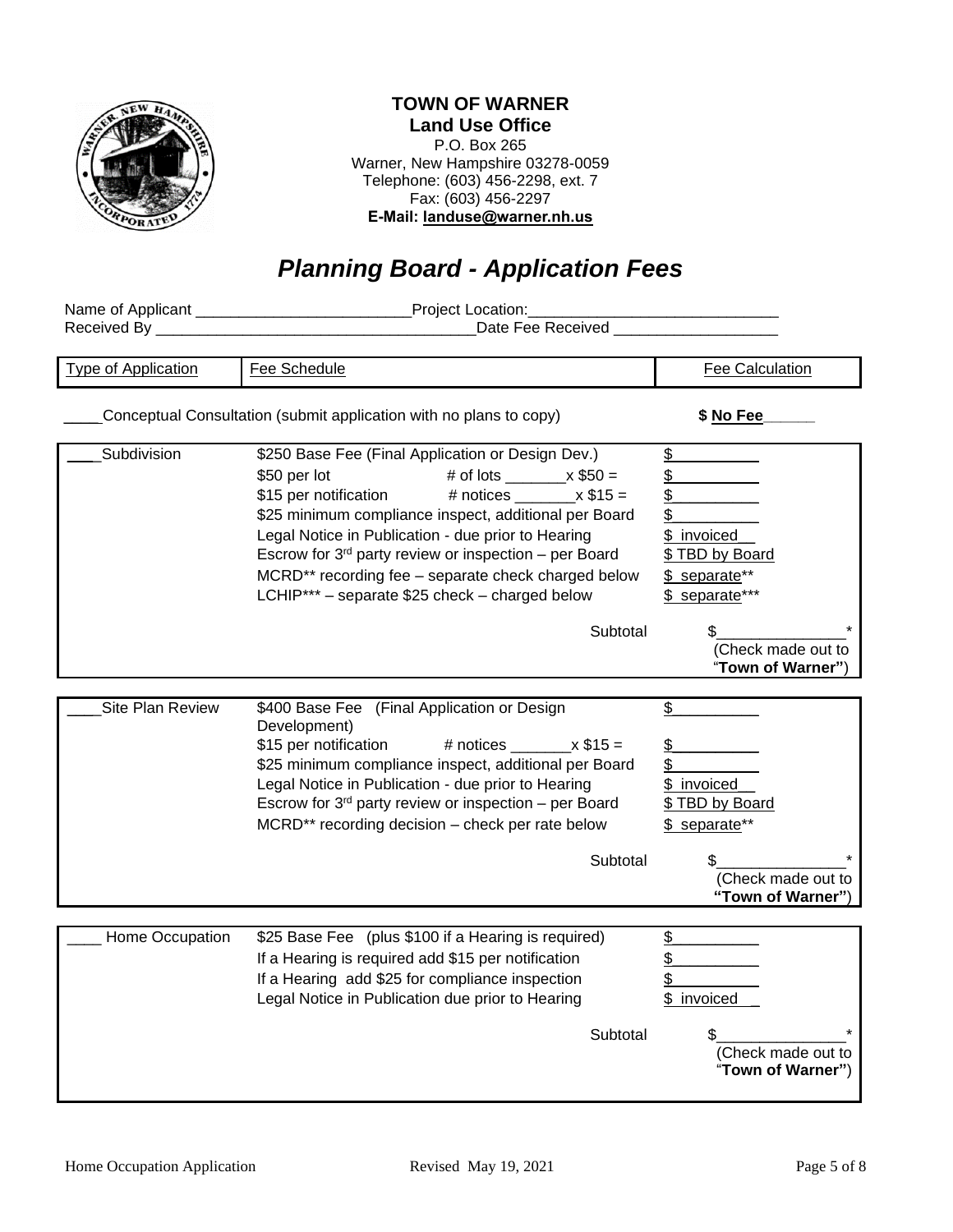| Lot Line Adjustment                                             | \$150 Base Fee (plus \$100 if abutters request a Hearing)<br>\$15 per notification – if requested by abutter(s)<br>\$25 minimum compliance inspection<br>Legal Notice Publication - due prior to Hearing<br>MCRD** recording fee - separate check per rate below<br>LCHIP*** - separate \$25 check | \$ invoiced<br>\$ separate**<br>\$ separate*** |
|-----------------------------------------------------------------|----------------------------------------------------------------------------------------------------------------------------------------------------------------------------------------------------------------------------------------------------------------------------------------------------|------------------------------------------------|
|                                                                 | Subtotal                                                                                                                                                                                                                                                                                           | (Check made out to<br>"Town of Warner")        |
| $\mathbf{M}$ and $\mathbf{M}$ and $\mathbf{M}$ and $\mathbf{M}$ | $\wedge$ $\wedge$ $\wedge$ $\wedge$ $\wedge$ $\wedge$ $\wedge$ $\wedge$                                                                                                                                                                                                                            | $\triangle$                                    |

| <b>Voluntary Merger</b> | \$60 Base Fee                                         |          |                    |
|-------------------------|-------------------------------------------------------|----------|--------------------|
|                         | MCRD <sup>**</sup> recording fee – separate check per |          | \$ separate**      |
|                         | rate below                                            | Subtotal |                    |
|                         |                                                       |          | (Check made out to |
|                         |                                                       |          | "Town of Warner")  |

\* = Subtotals above **due with application**. Please make check payable to "**TOWN OF WARNER**" for the above amount.

Escrow amount shall be determined by the Board. Minimum amount shall be \$500; \$1,000 if new road. **Re-notifications:** .Additional \$100 fee (or per Board), plus publication notice cost, plus \$15 per notification.

| <b>TWO Separate Checks (Upon completion / approval):</b>                                                                      |      |
|-------------------------------------------------------------------------------------------------------------------------------|------|
| \$26.00 per plan mylar and \$12.49 per document page – recording fee<br>check payable to "Merrimack County Registry of Deeds" | $**$ |
| \$25.00 per plan set for LCHIP fee (RSA 478:17-g) – check payable to<br>"Merrimack Country Registry of Deeds"                 | ***  |

\*\* = \$26 per plan mylar & \$12.49 per doc. page -**Check payable** to "**Merrimack County Registry of Deeds**"

\*\*\* = \$25 per plan set for LCHIP Fee (RSA 478:17-g) - **Check payable** to "**Merrimack County Registry of Deeds**"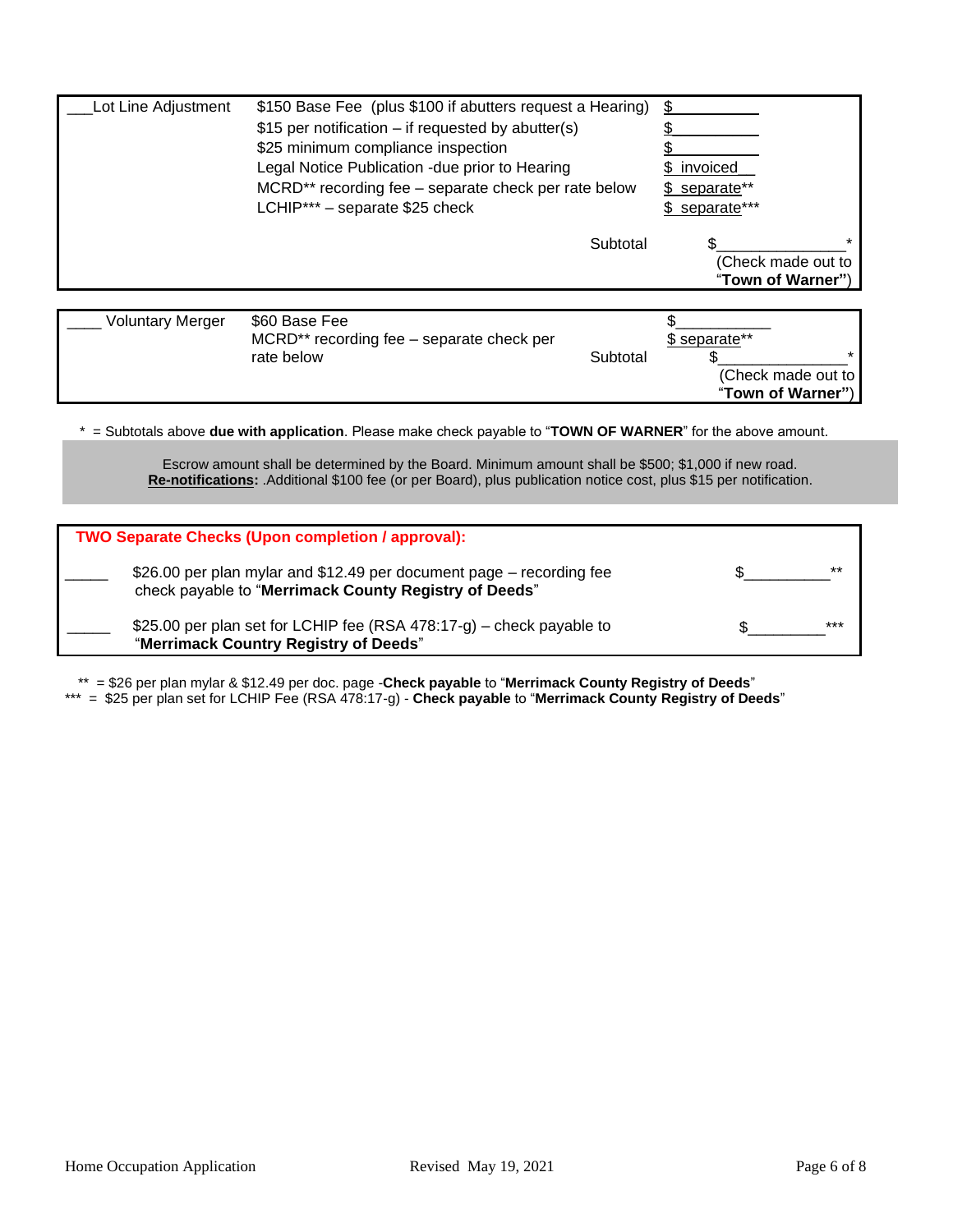## **Abutter(s) List (include only if Public Hearing is required)**

Please list the names and addresses of all owners of property that abut the subject property, defined as follows:

**"Abutter"** as defined in RSA 672:3: also includes any person whose property has a boundary which is within two hundred (200) feet of any boundary of the land under consideration, or has frontage on a pond on which the land under consideration also has frontage. [*Amended March 2020]*

The abutters list must be obtained from the Town of Warner's Assessors records within 5 days of submission of this application

In addition to abutters, please include the names and addresses of the applicant, owner(s) of the subject property, and, as applicable, the owners' agent, engineer, land surveyor, architect, soil scientist, wetland scientist, and holders of conservation, preservation, or agricultural preservation restrictions.

I certify that this abutters list was obtained from the Town of Warner's Assessors records on:

 $_1$  (date)

|  | Name: Name: New York Contract the Contract of the Contract of the Contract of the Contract of the Contract of the Contract of the Contract of the Contract of the Contract of the Contract of the Contract of the Contract of |  |
|--|-------------------------------------------------------------------------------------------------------------------------------------------------------------------------------------------------------------------------------|--|
|  |                                                                                                                                                                                                                               |  |
|  |                                                                                                                                                                                                                               |  |